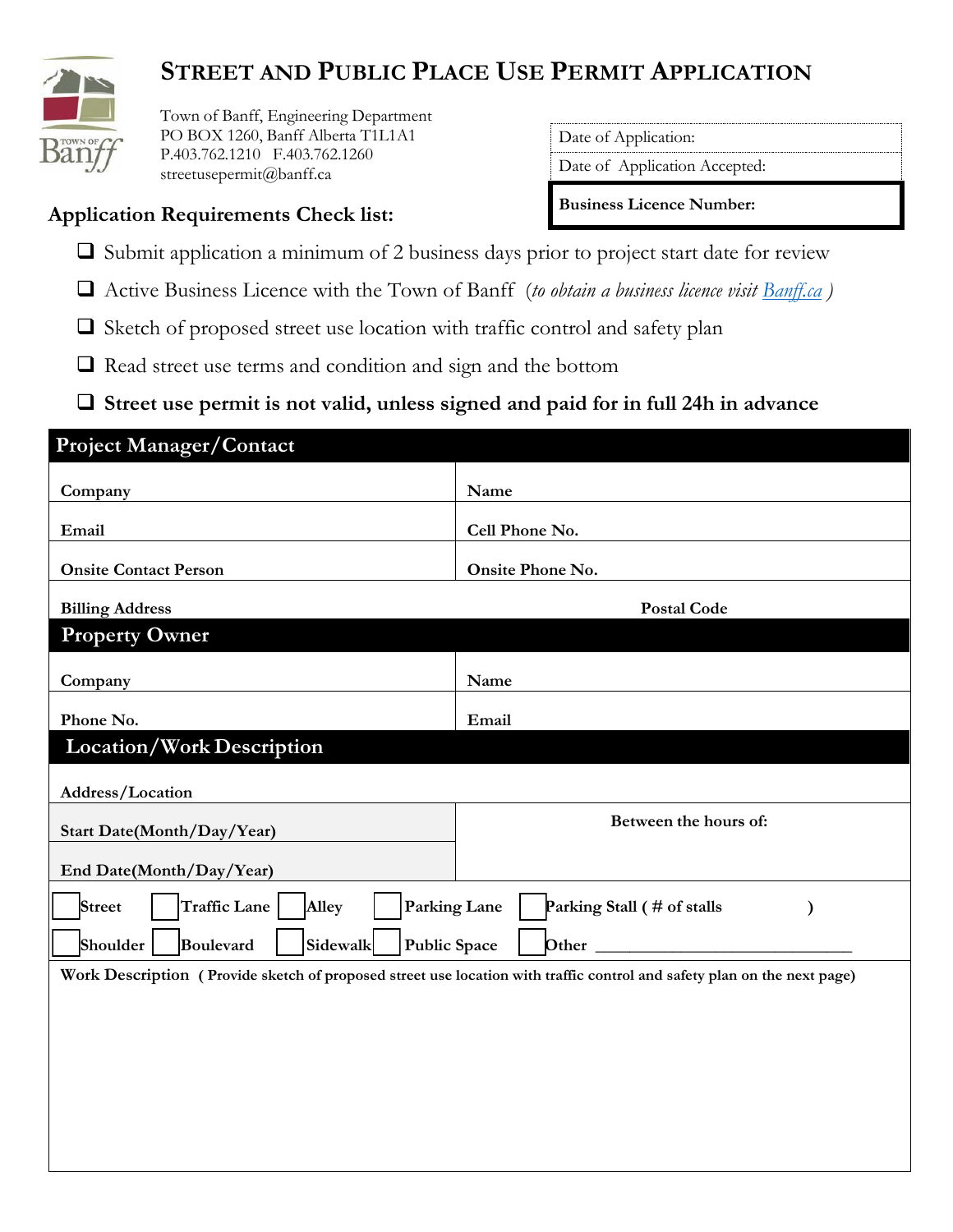| Map of closure<br>Applicant to provide: | Traffic control |  | <sup>1</sup> Safety plan |
|-----------------------------------------|-----------------|--|--------------------------|
|-----------------------------------------|-----------------|--|--------------------------|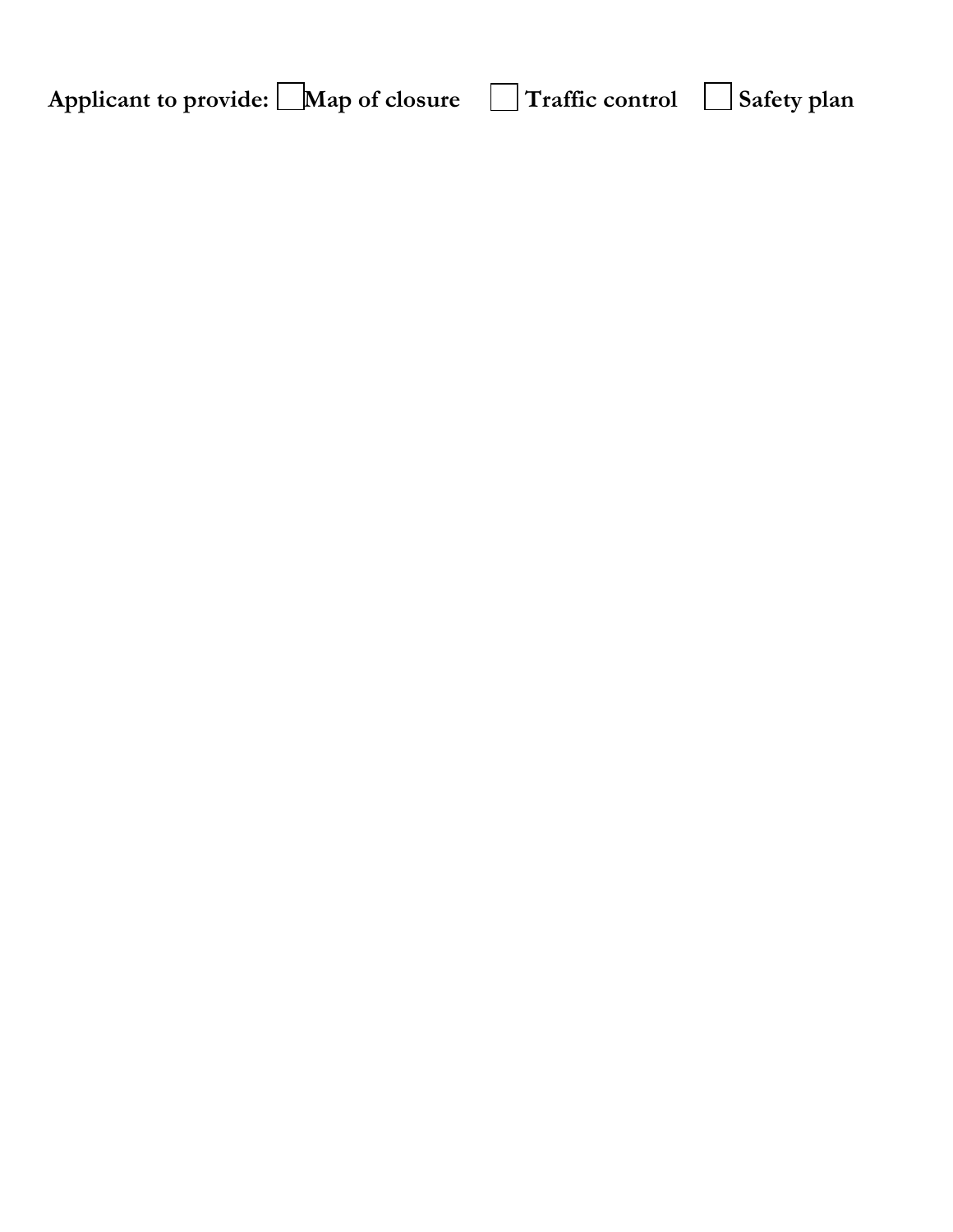### **Street Use Terms and Conditions**

- 1. The applicant is required to submit a Street Use Permit Application a minimum of 2 business days prior to project start time.
- 2. The permit holder is required to obtain a Street Use Permit 24 hours prior to project start time.
- 3. The permit holder must abide by Bylaw No. 124: Street and Public Place Use, and all conditions and specifications attached to the Street Use Permit.
- 4. Failure to abide by the Street Use Permit will result in a void permit and a stop-work order being issued by the Town of Banff Engineering Dept.
- 5. All fees and the deposit (if required) must be paid in full and the permit holder must have agreed to the terms and conditions of and signed the permit for a street use permit to be valid.
- 6. A deposit may be required if the work carried out has potential to damage Town of Banff property, see Excavation Terms and Conditions.
- 7. All roads, construction, utility, and landscaping work effecting public property must be completed to Town of Banff Municipal Engineering Standards or to a standard directed by the Engineering Dept.
- 8. All work shall be done in compliance with Occupational Health and Safety regulations with respect to public safety.
- 9. Erosion and sedimentation control and environmental mitigation efforts shall be performed in compliance with Town of Banff Municipal Engineering Standards, Parks Canada Directive 17, and environmental screening reports.
- 10. A copy of a valid Street Use Permit is required to be on site at all times and displayed at the entrance of the worksite while work is in progress.
- 11. The Engineering Department will be given full access to the worksite when inspecting compliance with the Street Use Permit or completed work.
- 12. The permit holder must provide written notice 48 hours in advance to the temporary closing of an access to a home or business to all property owners and/or residents who may be affected by the closure.
- 13. If required it is the responsibility of the permit holder to coordinate with adjacent property owners the use or encroachment of their land.
- 14. Vehicular and pedestrian access to properties shall be maintained at all times and coordinated with affected property owners. Two-way traffic shall be maintained at all times unless otherwise approved by the Engineering Department.
- 15. All road surfaces and sidewalks shall be kept clear of obstructions and/or debris, to avoid hazards or inconvenience to the public.
- 16. Signs, cones, barricades, and all other traffic control devices to protect and control pedestrian and vehicular traffic in the construction area shall be used in accordance with the "Manual of Uniform Traffic Control Devices" and "Alberta Temporary Traffic Control Standards."
- 17. The permit holder shall be responsible for all loss and damage of any nature or kind caused or arising directly or indirectly from any temporary closure of public land.
- 18. The permit holder agrees to indemnify the Town of Banff against any and all claims for damage or injury.
- 19. The permit holder shall provide proof of insurance to the Engineering Department upon request. Refer to Bylaw No. 124: Street and Public Space Use for insurance requirements.
- 20. When the permit holder requires an extension of the permit or a change to any of the conditions under which the permit was issued, the permit holder shall apply for such change at least 24 hours in advance. Only one extension/change is permitted per Street Use Permit and all additional fees will apply. A new Street Use Permit Application must be completed for any further extensions or changes and all administration fees will apply.
- 21. In the event of unforeseen circumstances after work commences that require an extension of the permit or a change to any of the conditions under which the permit was issued, the conditions of the permit and any additional fees for the Engineering Dept. will evaluate on an individual basis.

#### **Submittal**

By signing this application for a Street Use Permit, the applicant submits that they have read and agree to all of the terms and conditions related to a Street Use Permit, and will abide by them.